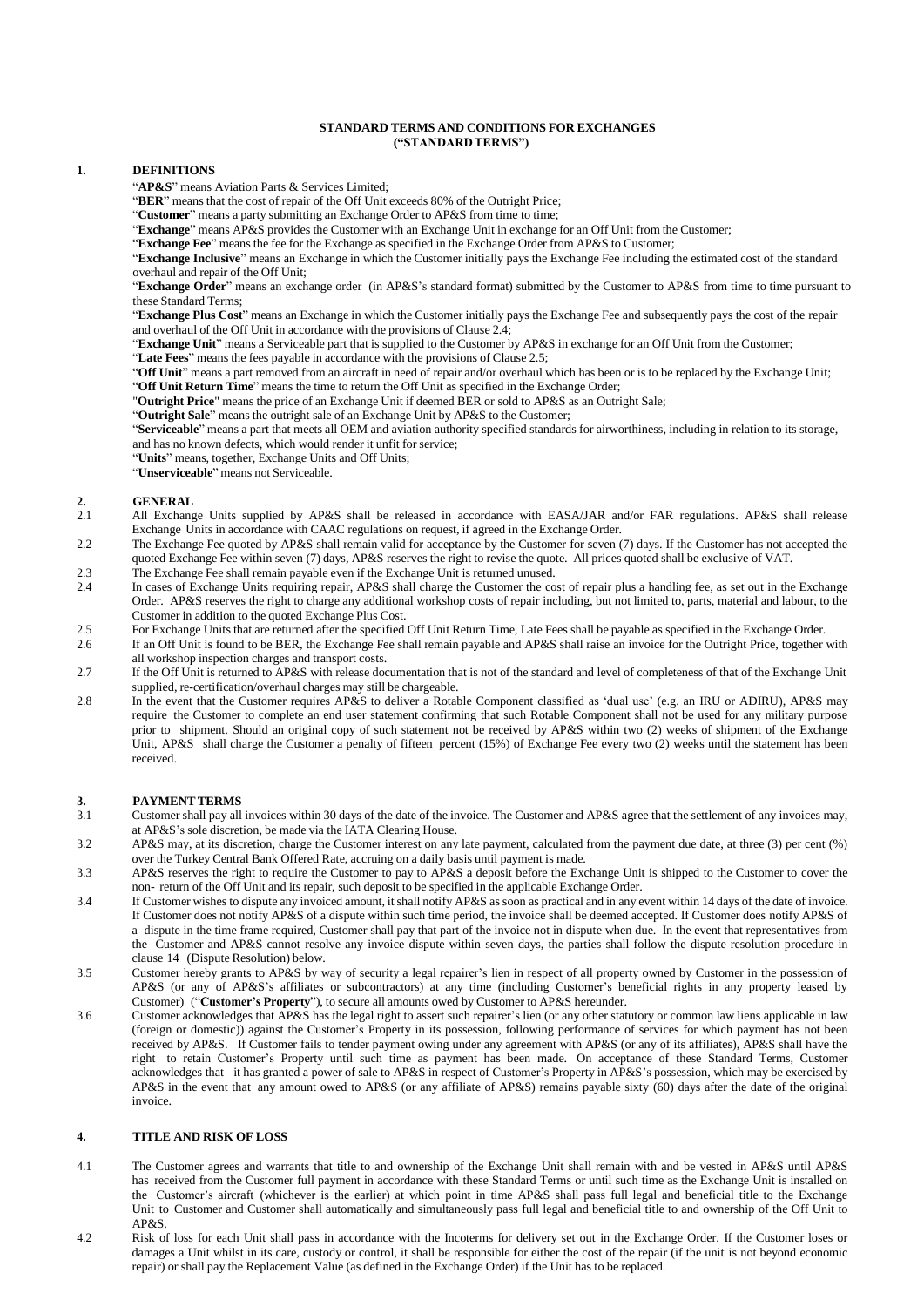# **5. IMPORT AND EXPORT LICENCES AND COMPLIANCE**<br>5.1 The party to these Standard Terms who is the importer or export

- The party to these Standard Terms who is the importer or exporter of record of the Unit will be responsible for obtaining any licence, exchange permit or other required governmental authorization relating to the shipment of the Unit and shall be responsible for complying with all Turkey and foreign government licensing and reporting requirementsin connection with these Standard Terms.
- 5.2 The parties agree that any export of Units pursuant to these Standard Terms may be subject to U.S. Export Regulations. In respect of any Unit supplied under these Standard Terms, the party receiving the Exchange Unit or Off Unit (as applicable) agrees not to:
	- **5.2.1 Dispose of any U.S. origin items classified by the U.S. Department of Commerce's Bureau of Industry and Security as "dual** use" items other than in the country of destination, as identified in any government license or authorisation; and
	- 5.2.2 Lease, exchange or dispose of any U.S. origin items to any country, company or individual that is either (i) required by US Export Regulations to hold a licence to receive the goods (and does not hold the required licence); or (ii) is prohibited from **receiving U.S. exports by U.S. Export Regulations.**
- 5.3 Each party to these Standard Terms shall comply with all applicable laws, statutes and regulations relating to anti-bribery and anti-corruption applicable to it.

### **6. CONFIDENTIALITY**

- 6.1 Each party undertakes that it shall not disclose to any person any confidential information concerning the business, affairs, customers, clients or suppliers of the other party or the contents of these Standard Terms or any Exchange Order, except as permitted by clause 6.2.
- 6.2 Each party may disclose the other party's confidential information:<br>6.2.1 to its affiliate companies employees officers represent
	- 6.2.1 to its affiliate companies, employees, officers, representatives, subcontractors or advisers who need to know such information for the purposes of carrying out the party"s obligations under these Standard Terms. Each party shall ensure that its employees, officers, representatives, subcontractors or advisers to whom it discloses the other party"s confidential information comply with this clause; or
	- 6.2.2 as may be required by law, court order or any governmental or regulatory authority.

### 7. **INSURANCE**

- The Customer shall maintain the following insurances (the "Insurances"):<br>7.1.1 Hull Risks Insurance of the Aircraft the subject of the Exchange
- 7.1.1 Hull Risks Insurance of the Aircraft the subject of the Exchange Order;
- 7.1.2 All Risks Spares insurance on Units whilst the Units under its care, custody and control.
- 7.1.3 Aviation Liability Insurance in a sum not less than US\$500,000,000 (Five hundred million United States Dollars) for any one accident or occurrence, which insurance shall include but not be limited to Aircraft Third Party legal liability insurance, passenger, passenger baggage cargo and mail legal liability insurance and airline general third party legal liability insurance.
- 7.2 The Customer shall provide AP&S with certificates of insurance evidencing the insurances set out in clause 7.1 above, in form and substance satisfactory to AP&S, within seven (7) business of receipt of a written request to do so from AP&S, .

### 8. **DELIVERY**<br>8.2 **Unless stated**

- Unless stated otherwise in an Exchange Order, each Exchange Unit shall be delivered Ex Works (Incoterms 2010) the AP&S Facility and the Customer shall be ready to collect the Unit when notified by AP&S. The Customer shall reimburse any additional expense incurred by AP&S due to the Customer not being ready or able to collect Exchange Unit when requested to do so.
- 8.3 AP&S will use reasonable endeavours to meet any delivery date requested by the Customer on an Exchange Order.<br>8.4 Unless stated otherwise in an Exchange Order, each Off Unit shall be delivered DDP (Incoterms 2010) the
- 8.4 Unless stated otherwise in an Exchange Order, each Off Unit shall be delivered DDP (Incoterms 2010) the Customer's facility.<br>8.5 If an Off Unit is not received by AP&S within fourteen (14) days of the date that AP&S di
	- 8.5 If an Off Unit is not received by AP&S within fourteen (14) days of the date that AP&S dispatches the Exchange Unit to the Customer, or the return of an Off Unit is not in compliance with clause 9.4 of these Standard Terms, AP&S may:
		- (i) convert the Exchange Order to an Outright Sale; or
		- (ii) charge the Customer an additional Exchange Fee for each fourteen (14) day period or part thereof until the Off Unit is received by AP&S in accordance with clause 9.4.

# **9. PACKING, INSURANCE AND OTHER DOCUMENTATION REQUIREMENTS**

- Exchange Unit dispatched by AP&S shall be in packaging suitable for road transportation within the Turkey. AP&S reserves the right to charge for any special packaging requirements of the Customer.
- 9.2 Packing materials, containers, etc, provided by AP&S are returnable.
- 9.3 The Customer shall provide to AP&S full dispatch details of any Off Unit supplied to AP&S for repair (AWB Number, Flight Number and Date).<br>9.4 Any Off Unit shall be returned to AP&S, accompanied by the following certif
- Any Off Unit shall be returned to AP&S accompanied by the following certification documents:<br>9.4.1 Part Identification tag containing: Part number; serial number; description; reason for Part Identification tag containing: Part number; serial number; description; reason for removal; date of removal; registration of aircraft
	- from which removed;
	- 9.4.2 Packaging slip;
	- 9.4.3 ATA spec 106 material certificate issued by FAA Part 121/129/135 carrier or FAA/EASA 145 approved maintenance facility or nationally approved (by the CAA) a statement that:
		- The Unit was not procured from any US Government or military source;
		- The Unit was produced by the Original Equipment Manufacturer;
		- The Unit is non-incident related and has not been subjected to severe stress or heat or immersed in salt water;
		- The Unit is fully traceable to one of the following approved sources:
			- o FAA Part 121, 129 or 135 certified carrier;
			- o Original Equipment Manufacturer;
			- o FAA/EASA 145 approved maintenance facility; or
			- o Foreign air carrier, approved by a recognised national aviation airworthiness authority.
	- 9.4.4 Full records and traceability documents for time/cycle life limited parts.
	- 9.4.5 Full "back to birth" traceability documents for ultimate time/cycle life limited parts.
- 9.5 The Customer must ensure that all aircraft toilet and kitchen Units are thoroughly cleaned at source before being returned to AP&S. On the return to AP&S, all such Units shall be adequately bagged and shall be accompanied by a statement saying that the Units have been cleaned. AP&S will not accept, store or ship any aircraft toilet or kitchen units unless they have been adequately cleaned and packaged in this way. In the event that such a Unit is returned to AP&S without being cleaned, AP&S shall have the Unit cleaned by a third party and recharge, to the Customer, all the costs incurred by AP&S in cleaning the Unit, including any transportation costs.